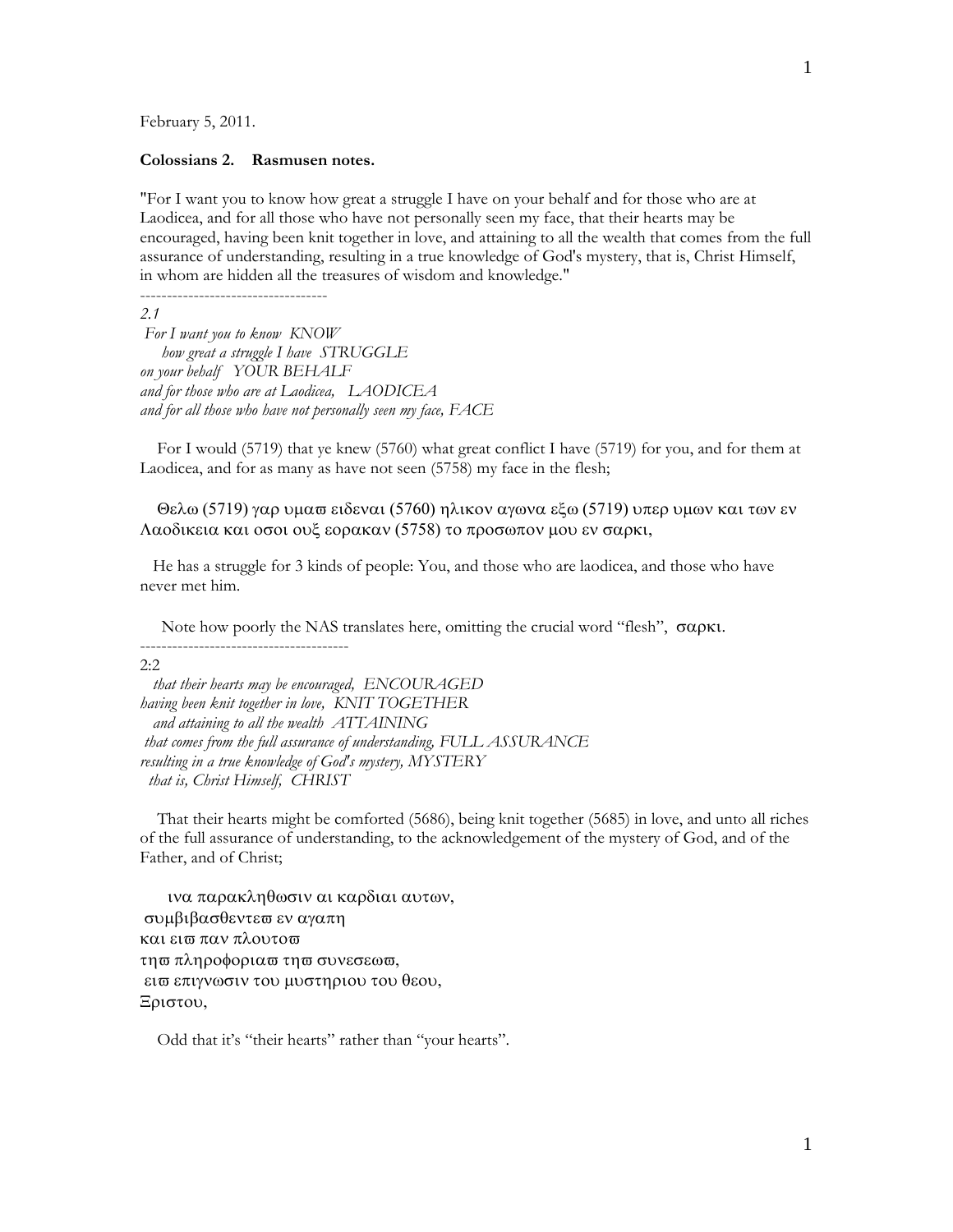Notice that "encouraged" is  $\pi \alpha \rho \alpha \kappa \lambda \eta \theta \omega \sigma \nu$ , and the Holy Spirit is the Encourager or Comforter, same Greek word. This harks back to "flesh" in the previous verse, and connects also to "hearts"—human flesh--- being comforted here.

 The 3 groups are joined—Colossians, Laodiceans, and those who have not met Paul. Why it's translated "knit together" I don't know, except that  $\sigma$ v $\mu$  is part of  $\sigma$ v $\mu$   $\beta$ t $\beta\alpha\sigma\theta\epsilon$ v $\tau\epsilon\varpi$ .

What does "the full assurance of understanding" mean? Note that "full" is not in the Greek.

is knowledge here. It is translated, badly, as "true knowledge".

Compare  $\sigma \nu \mu \beta \iota \beta \alpha \sigma \theta \epsilon \nu \tau \epsilon \sigma$  and  $\sigma \nu \nu \epsilon \sigma \epsilon \omega \sigma$  for "joined" and "knowledge". Is the secodn word like synagogue?

Here is a better translation:

 that their hearts may be Comforted joined in love and attaining to all the wealth that comes from the assurance of understanding, resulting in knowledge of God's mystery, Christ,

-----------------------------------------------------------------

2:3

*in whom are hidden all the treasures of wisdom and knowledge. TREASURES*

In whom are (5748) hid all the treasures of wisdom and knowledge.

εν ω εισιν (5748) παντεσ οι θησαυροι τησ σοφιασ και γνωσεωσ αποκρυφοι.

Note  $\alpha \pi$  or pote for "hidden". Better to translate, following the Greek word order, as:

"in whom all the treasures of wisdom and knowledge are hidden."

 Word order does matter. The meaning subtly changes when the translater de-emphasizes "hidden". Note how it refers back to "mystery".

 $-$ 

 $2:4.$ 

 *I say this SAY so that no one will delude you DELUDE with persuasive argument. PERSUASIVE*

And this I say (5719) , lest any man should beguile (5741) you with enticing words.

Τουτο λεγω (5719) ινα μηδεισ υμασ παραλογιζηται (5741) εν πιθανολογια.

Notice the  $\lambda \varepsilon \gamma \omega$  root in  $\lambda \varepsilon \gamma \omega$  and  $\pi \alpha \rho \alpha \lambda \omega \gamma \alpha \gamma \alpha$  and  $\pi \iota \theta \alpha \nu \omega \lambda \omega \gamma \alpha$ .

-----------------------------------------------------------------------------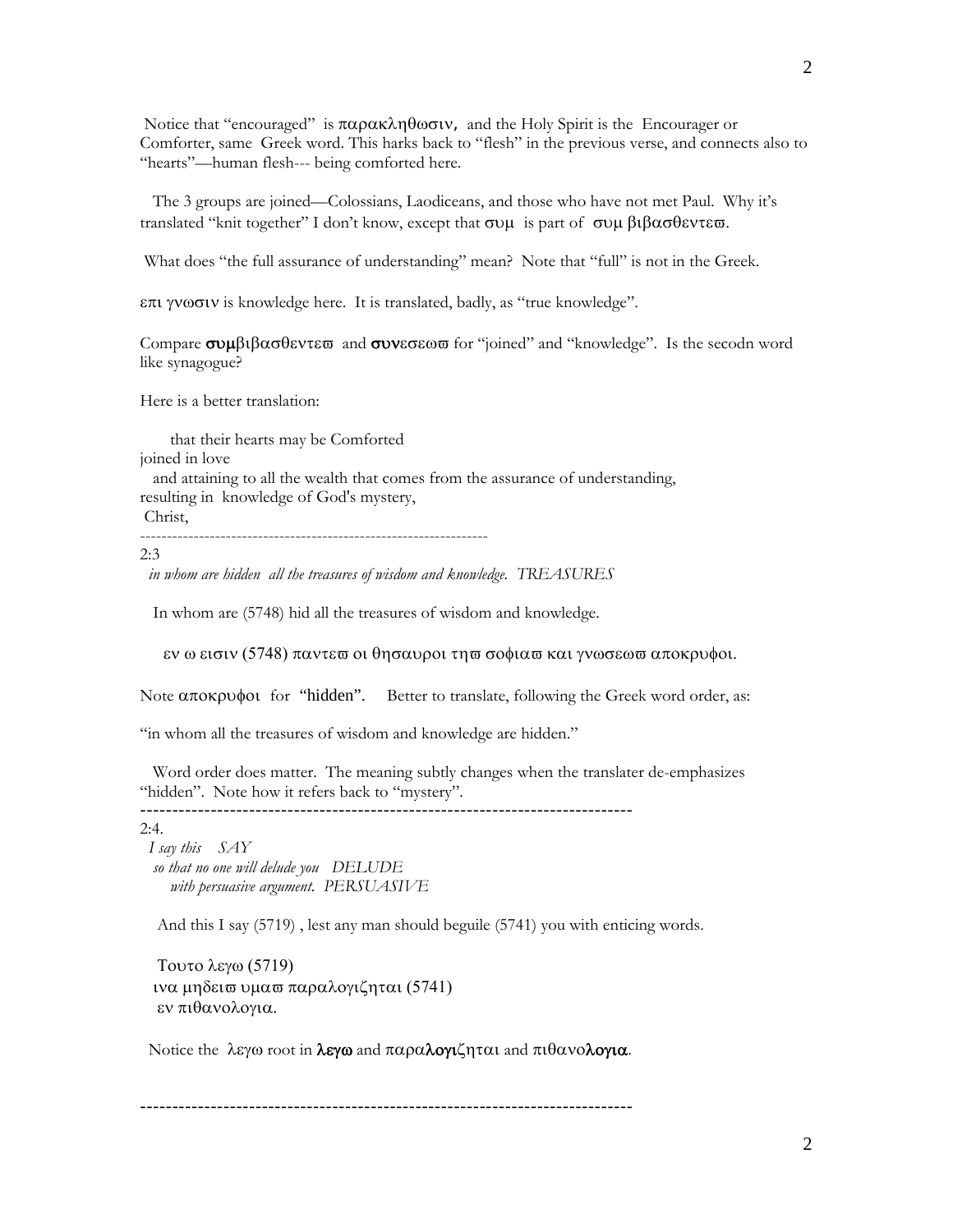2:5

 *For even though I am absent in body ABSENT nevertheless I am with you in spirit, WITH YOU rejoicing to see your good discipline DISCIPLINE and the stability of your faith in Christ*. STABILITY

 For though I be absent (5748) in the flesh, yet am I (5748) with you in the spirit, joying (5723) and beholding (5723) your order, and the stedfastness of your faith in Christ.

ει γαρ και τη σαρκι απειμι, (5748) αλλα τω πνευματι συν υμιν ειμι, (5748) ξαιρων (5723) και βλεπων (5723) υμων την ταχιν και το στερεωμα τη ει ει Εριστον πιστεω τυμων.

 We're back to Flesh here, which was in an earlier verse where he speaks of those who have not met him in the flesh.

-----------------------------------------------------------------------------

2:6 (Feb. 5)  *Therefore as you have received Christ Jesus the Lord, RECEIVED so walk in Him*, WALK

As ye have therefore received (5627) Christ Jesus the Lord, so walk ye (5720) in him:

Ω σουν παρελαβετε (5627) τον Ξριστον Ιησουν τον κυριον, εν αυτω περιπατειτε, (5720)

The word  $\pi \epsilon p \pi \alpha \tau \epsilon t \tau$  is the one from which teh philosophical school of rthe Peripatetics gets its name

-----------------------------------------------------------------------------

(Feb. 5)

 *Having been firmly rooted ROOTED and now being built up in Him BUILT UP and established in your faith, ESTABLISHED just as you were instructed, INSTRUCTED and overflowing with gratitude. OVERFLOWING* 

 Rooted (5772) and built up (5746) in him, and stablished (5746) in the faith, as ye have been taught (5681), abounding (5723) therein with thanksgiving.

ερριζωμενοι (5772) και εποικοδομουμενοι (5746) εν αυτω και βεβαιουμενοι (5746) τη πιστει καθωσ εδιδαξθητε, (5681) περισσευοντεω (5723) εν ευξαριστια.

The word  $\delta \omega \mu \alpha$  in εποικοδομουμενοι is House. The word ευξαριστια, translated by the NAS as Gratitude, is really Thanksgiving, the same word as eucharist. Another point against the NAS.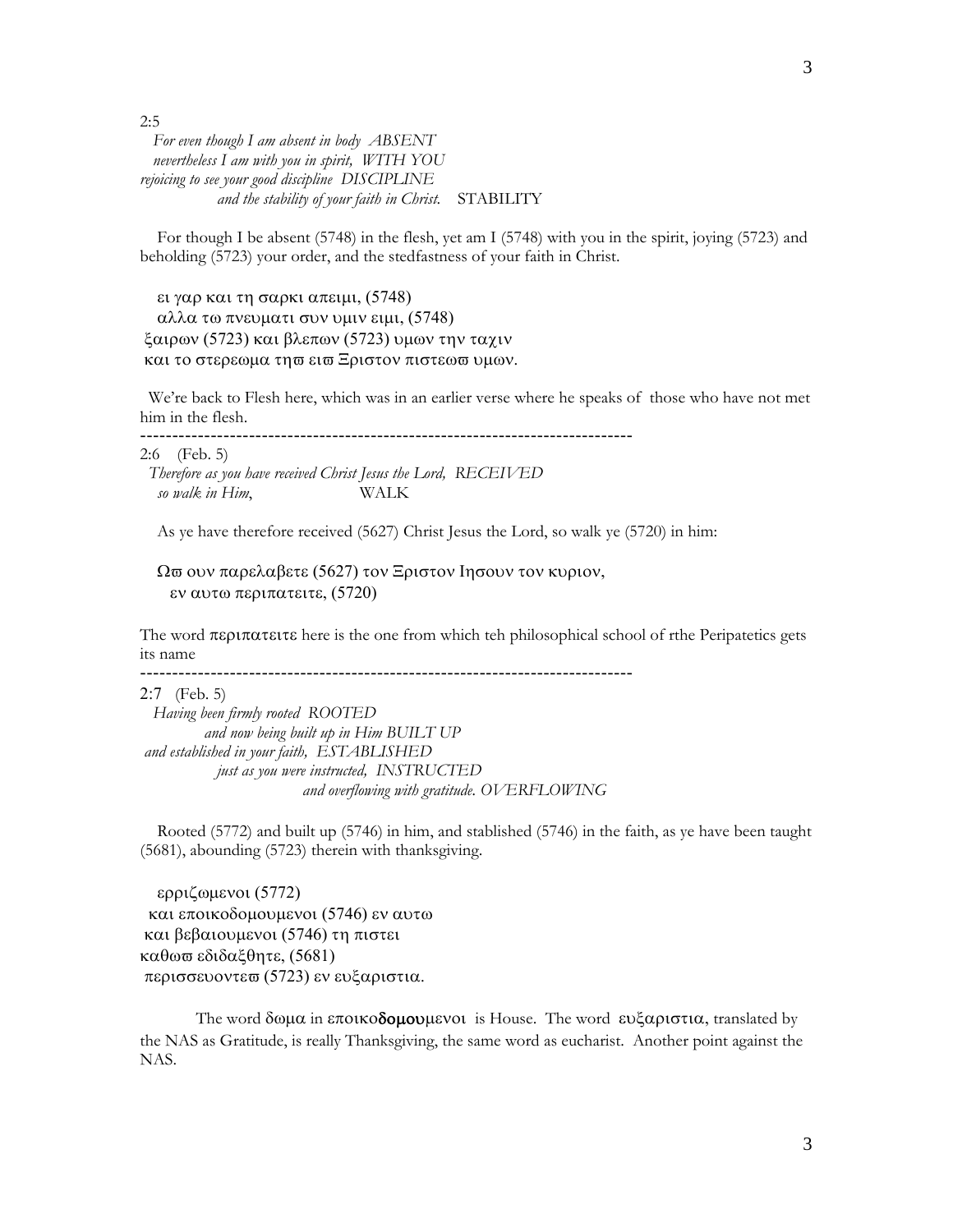-----------------------------------------------------------------------------

(Feb. 12)

*See to it that no one takes you captive CAPTIVE through philosophy and empty deception, PHILOSOPHY according to the tradition of men, TRADITION according to the elementary principles of the world, ELEMENTARY rather than according to Christ. ACCORDING*

 Beware (5720) lest any man spoil (5704) (5723) you through philosophy and vain deceit, after the tradition of men, after the rudiments of the world, and not after Christ.

 $βλ$ επετε (5720) μη τισ υμασ εσται (5704) ο συλαγωγων (5723) δια τη ω φιλοσοφια ω και κενη ω απατη ω κατα την παραδοσιν των ανθρωπων, κατα τα στοιξεια του κοσμου και ου κατα Ξριστον;

(Feb. 12) *For in Him all the fullness of Deity dwells in bodily form,* 

For in him dwelleth (5719) all the fulness of the Godhead bodily.

οτι εν αυτω κατοικει (5719) παν το πληρωμα τη σθεοτητο σωματικωσ,

-----------------------------------------------------------------------------

(Feb. 12) *and in Him you have been made complete, and He is the head over all rule and authority;* 

και εστε (5748) εν αυτω πεπληρωμενοι, (5772) οπ εστιν (5748) η κεφαλη παση αρέη σκαι εχουσια σ.

-----------------------------------------------------------------------------

# 2:11 (Feb. 19)

 *and in Him you were also circumcised with a circumcision made without hands, in the removal of the body of the flesh by the circumcision of Christ;* 

εν ω και περιετμηθητε (5681) περιτομη αξειροποιητω εν τη απεκδυσει του σωματοπ τ ησ σαρκοσ, εν τη περιτομη του Ξριστου,

-----------------------------------------------------------------------------

(Feb. 19)

 *having been buried with Him in baptism, in which you were also raised up with Him through faith in the working of God, who raised Him from the dead.* 

συνταφεντεσ (5651) αυτω εν τω βαπτισμω, εν ω και συνηγερθητε (5681) δια τησ πιστε ωσ τησ ενεργειασ του θεου του εγειραντοσ (5660) αυτον εκ νεκρων; -----------------------------------------------------------------------------

#### $2:13$

 *When you were dead in your transgressions and the uncircumcision of your flesh, He made you alive together with Him, having forgiven us all our transgressions,*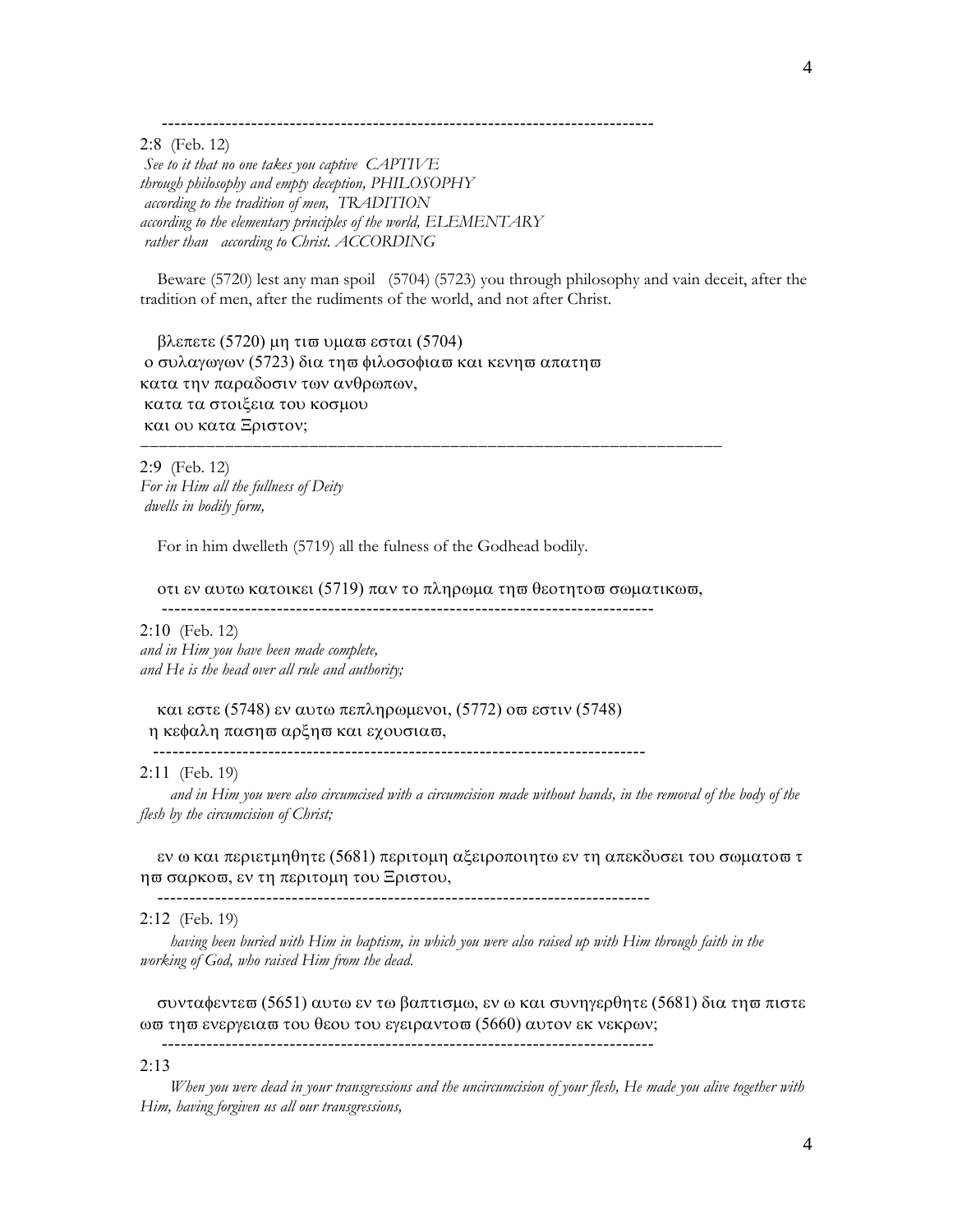και υμασ νεκρουσ οντασ (5752) [εν] τοισ παραπτωμασιν και τη ακροβυστια τησ σαρ κοσ υμων, συνεζωοποιησεν (5656) υμασ συν αυτω, ξαρισαμενοσ (5666) ημιν παντα τα παραπτωματα,

-----------------------------------------------------------------------------

## $2:14$

 *having canceled out the certificate of debt consisting of decrees against us, which was hostile to us; and He has taken it out of the way, having nailed it to the cross.* 

εχαλειψασ το καθε ημων ξειρογραφον τοι δογμασιν ο ην (5713) υπεναντιον ημιν, κα ι αυτο ηρκεν (5758) εκ του μεσου προσηλωσα (5660) αυτο τω σταυρω;

-----------------------------------------------------------------------------

# $2:15$

 *When He had disarmed the rulers and authorities, He made a public display of them, having triumphed over them through Him.* 

απεκδυσαμενοπ (5666) ταπ αρξαπ και ταπ εχουσιαπ εδειγματισεν (5656) εν παρρησι α, θριαμβευσα (5660) αυτου σε ν αυτω.

-----------------------------------------------------------------------------

# $2:16$

 *Therefore no one is to act as your judge in regard to food or drink or in respect to a festival or a new moon or a Sabbath day--* 

Μη ουν τισ υμασ κρινετω (5720) εν βρωσει και εν ποσει η εν μερει εορτηση νεομηνι απη σαββατων.

-----------------------------------------------------------------------------

# $2:17$

*things which are a mere shadow of what is to come; but the substance belongs to Christ.*

α εστιν (5748) σκια των μελλοντων, (5723) το δε σωμα του Ξριστου.

-----------------------------------------------------------------------------

-----------------------------------------------------------------------------

#### $2:18$

 *Let no one keep defrauding you of your prize by delighting in self-abasement and the worship of the angels, taking his stand on visions he has seen, inflated without cause by his fleshly mind,* 

μηδεισ υμασ καταβραβευετω (5720) θελων (5723) εν ταπεινοφροσυνη και θρησκεια τ ων αγγελων, α εορακεν (5758) εμβατευων, (5723) εικη φυσιουμενοπ (5746) υπο του νοοπ τη σαρκο σαυτου,

# $2:19$

 *and not holding fast to the head, from whom the entire body, being supplied and held together by the joints and ligaments, grows with a growth which is from God.*